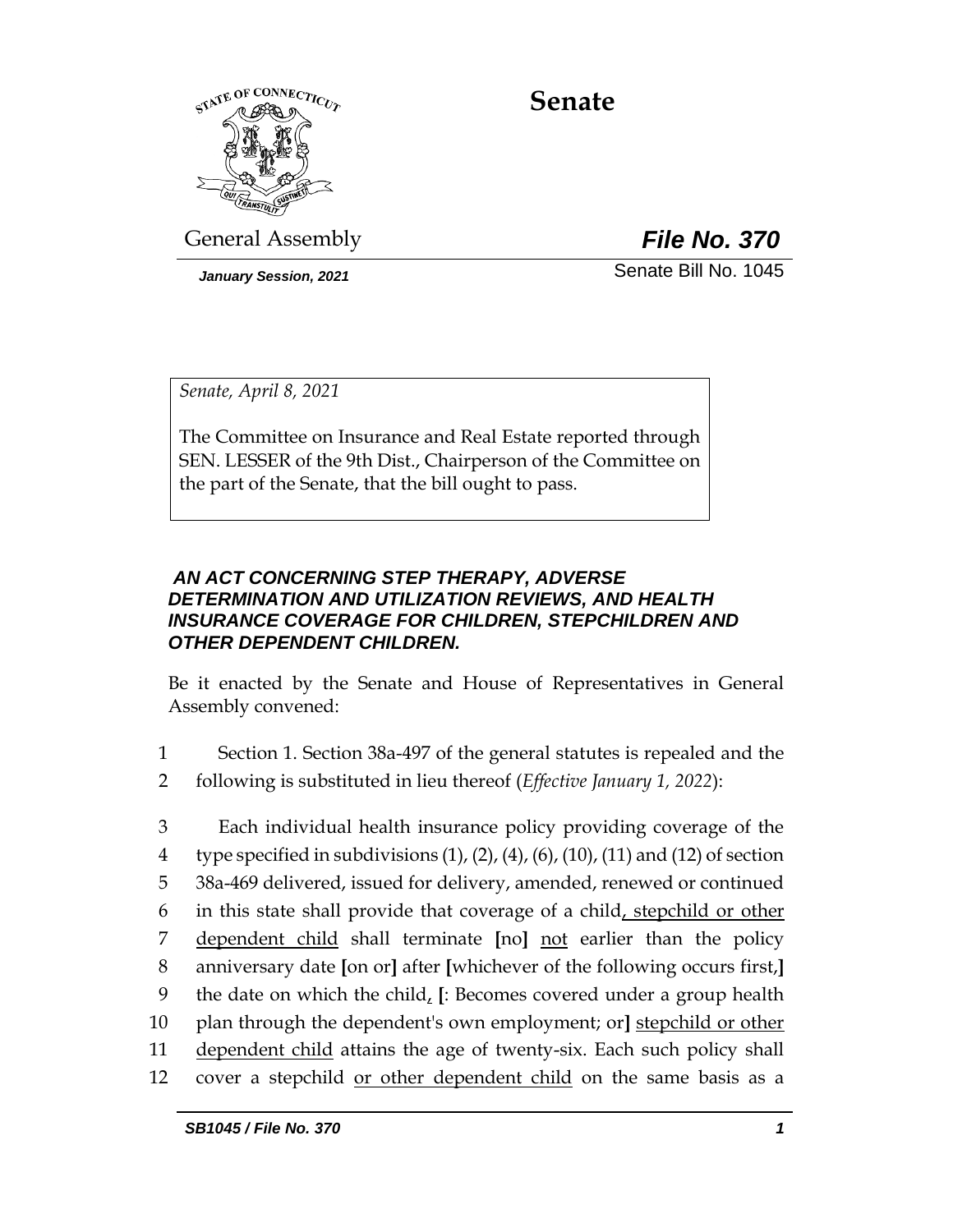biological child.

 Sec. 2. Section 38a-512b of the general statutes is repealed and the following is substituted in lieu thereof (*Effective January 1, 2022*):

 Each group health insurance policy providing coverage of the type specified in subdivisions (1), (2), (4), (6), (10), (11) and (12) of section 38a- 469 delivered, issued for delivery, amended, renewed or continued in 19 this state shall provide that coverage of a child, stepchild or other dependent child shall terminate **[**no**]** not earlier than the policy anniversary date **[**on or**]** after **[**whichever of the following occurs first,**]** the date on which the child, **[**: Becomes covered under a group health plan through the dependent's own employment; or**]** stepchild or other 24 dependent child attains the age of twenty-six. Each such policy shall 25 cover a stepchild or other dependent child on the same basis as a biological child.

 Sec. 3. Subsection (a) of section 38a-510 of the general statutes is repealed and the following is substituted in lieu thereof (*Effective January 1, 2022*):

 (a) No insurance company, hospital service corporation, medical service corporation, health care center or other entity delivering, issuing for delivery, renewing, amending or continuing an individual health insurance policy or contract that provides coverage for prescription drugs may:

 (1) Require any person covered under such policy or contract to obtain prescription drugs from a mail order pharmacy as a condition of obtaining benefits for such drugs; or

 (2) Require, if such insurance company, hospital service corporation, medical service corporation, health care center or other entity uses step 40 therapy for such drugs, the use of step therapy for:

(A) **[**any**]** Any prescribed drug for longer than sixty days; **[**,**]** or

(B) **[**a**]** A prescribed drug for **[**cancer**]** treatment of a behavioral health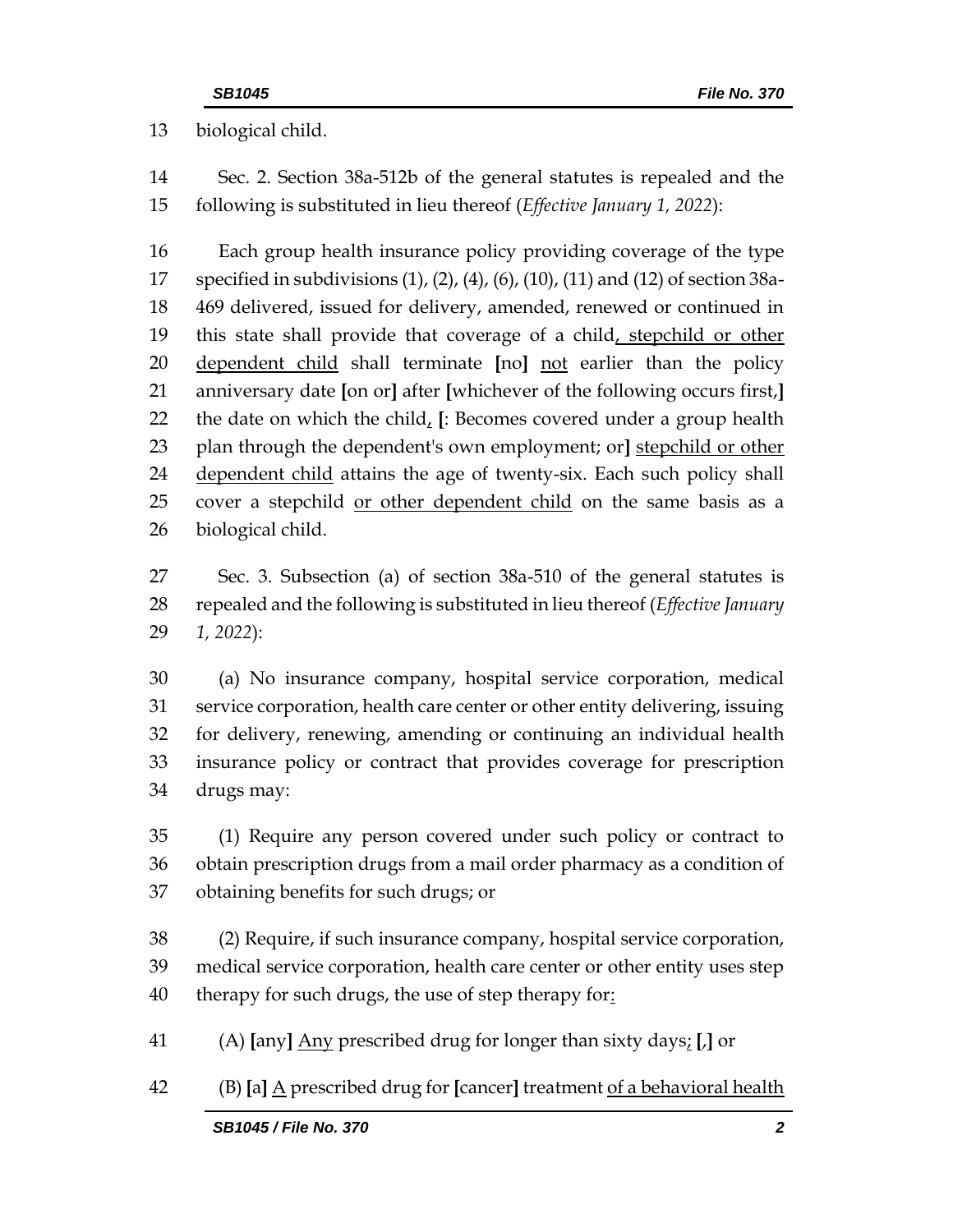condition or a chronic, disabling or life-threatening condition or disease for an insured who has been diagnosed with **[**stage IV metastatic cancer**]** 45 such a condition or disease, provided such prescribed drug is in compliance with approved federal Food and Drug Administration indications.

 (3) At the expiration of the time period specified in subparagraph (A) of subdivision (2) of this subsection, **[**or for a prescribed drug described in subparagraph (B) of subdivision (2) of this subsection,**]** an insured's treating health care provider may deem such step therapy drug regimen clinically ineffective for the insured, at which time the insurance company, hospital service corporation, medical service corporation, health care center or other entity shall authorize dispensation of and coverage for the drug prescribed by the insured's treating health care provider, provided such drug is a covered drug under such policy or contract. If such provider does not deem such step therapy drug regimen clinically ineffective or has not requested an override pursuant to subdivision (1) of subsection (b) of this section, such drug regimen may be continued. For purposes of this section, "step therapy" means a protocol or program that establishes the specific sequence in which prescription drugs for a specified medical condition are to be prescribed.

 Sec. 4. Subsection (a) of section 38a-544 of the general statutes is repealed and the following is substituted in lieu thereof (*Effective January 1, 2022*):

 (a) No insurance company, hospital service corporation, medical service corporation, health care center or other entity delivering, issuing for delivery, renewing, amending or continuing a group health insurance policy or contract that provides coverage for prescription drugs may:

 (1) Require any person covered under such policy or contract to obtain prescription drugs from a mail order pharmacy as a condition of obtaining benefits for such drugs; or

(2) Require, if such insurance company, hospital service corporation,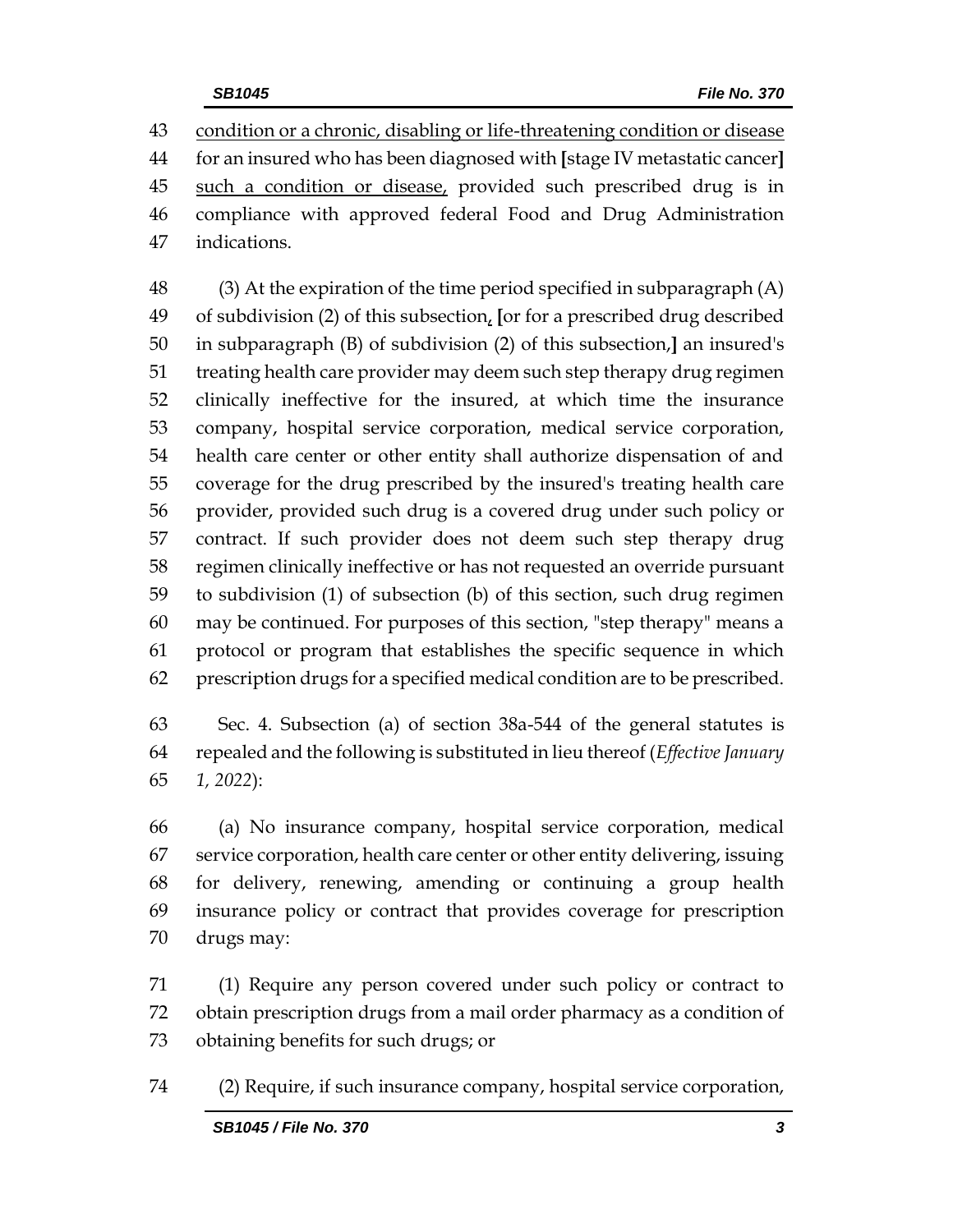medical service corporation, health care center or other entity uses step therapy for such drugs, the use of step therapy for: (A) **[**any**]** Any prescribed drug for longer than sixty days; **[**,**]** or (B) **[**a**]** A prescribed drug for **[**cancer**]** treatment of a behavioral health condition or a chronic, disabling or life-threatening condition or disease for an insured who has been diagnosed with **[**stage IV metastatic cancer**]** such a condition or disease, provided such prescribed drug is in compliance with approved federal Food and Drug Administration indications.

 (3) At the expiration of the time period specified in subparagraph (A) of subdivision (2) of this subsection, **[**or for a prescribed drug described in subparagraph (B) of subdivision (2) of this subsection,**]** an insured's treating health care provider may deem such step therapy drug regimen clinically ineffective for the insured, at which time the insurance company, hospital service corporation, medical service corporation, health care center or other entity shall authorize dispensation of and coverage for the drug prescribed by the insured's treating health care provider, provided such drug is a covered drug under such policy or contract. If such provider does not deem such step therapy drug regimen clinically ineffective or has not requested an override pursuant to subdivision (1) of subsection (b) of this section, such drug regimen may be continued. For purposes of this section, "step therapy" means a protocol or program that establishes the specific sequence in which prescription drugs for a specified medical condition are to be prescribed.

 Sec. 5. Subdivision (7) of section 38a-591a of the general statutes is repealed and the following is substituted in lieu thereof (*Effective January 1, 2022*):

 (7) "Clinical peer" means a physician or other health care professional who:

 (A) **[**holds**]** For a review other than as specified under subparagraph (B) or (C) of subdivision (38) of this section: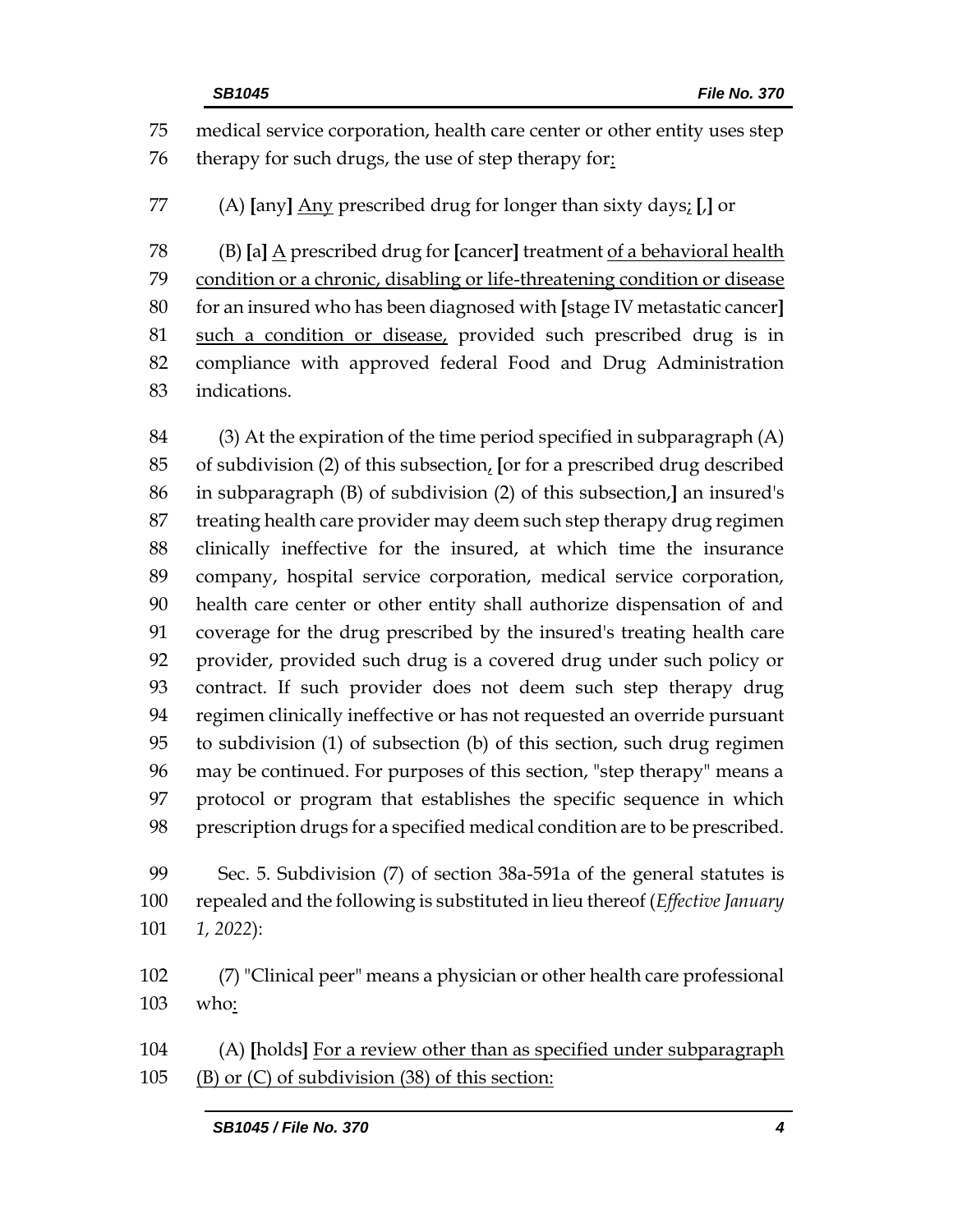| 106<br>107<br>108 | (i) Holds a nonrestricted license in a state of the United States [and]<br>in the same [or similar] specialty as [typically manages the medical<br>condition, procedure or treatment] the treating physician or other health |
|-------------------|------------------------------------------------------------------------------------------------------------------------------------------------------------------------------------------------------------------------------|
| 109               | care professional under review; [, and]                                                                                                                                                                                      |
| 110               | (ii) Holds a doctoral or medical degree; and                                                                                                                                                                                 |
| 111               | (iii) (I) Holds an appropriate national board certification including at                                                                                                                                                     |
| 112               | the subspecialty level, where available, or (II) actively practices and                                                                                                                                                      |
| 113               | typically manages the medical condition under review or provides the                                                                                                                                                         |
| 114               | procedure or treatment under review; or                                                                                                                                                                                      |
| 115               | (B) [for] $\underline{For}$ a review specified under subparagraph (B) or $(C)$ of                                                                                                                                            |
| 116               | subdivision (38) of this section concerning:                                                                                                                                                                                 |
| 117               | (i) [a] A child or adolescent substance use disorder or a child or                                                                                                                                                           |
| 118               | adolescent mental disorder, holds (I) a national board certification in                                                                                                                                                      |
| 119               | child and adolescent psychiatry, or (II) a doctoral level psychology                                                                                                                                                         |
| 120               | degree with training and clinical experience in the treatment of child                                                                                                                                                       |
| 121               | and adolescent substance use disorder or child and adolescent mental                                                                                                                                                         |
| 122               | disorder, as applicable; $[]$ or                                                                                                                                                                                             |
| 123               | (ii) [an] An adult substance use disorder or an adult mental disorder,                                                                                                                                                       |
| 124               | holds (I) a national board certification in psychiatry, or (II) a doctoral                                                                                                                                                   |
| 125               | level psychology degree with training and clinical experience in the                                                                                                                                                         |
| 126               | treatment of adult substance use disorders or adult mental disorders, as                                                                                                                                                     |
| 127               | applicable.                                                                                                                                                                                                                  |
| 128               | Sec. 6. Subsection (a) of section 38a-591c of the general statutes is                                                                                                                                                        |
| 129               | repealed and the following is substituted in lieu thereof (Effective January                                                                                                                                                 |
| 130               | $1, 2022$ :                                                                                                                                                                                                                  |
| 131               | (a) (1) Each health carrier shall contract with (A) health care                                                                                                                                                              |
| 132               | professionals to administer such health carrier's utilization review                                                                                                                                                         |
| 133               | program, and (B) clinical peers to evaluate the clinical appropriateness                                                                                                                                                     |
| 134               | of an adverse determination.                                                                                                                                                                                                 |
| 135               | (2) (A) Each utilization review program shall use documented clinical                                                                                                                                                        |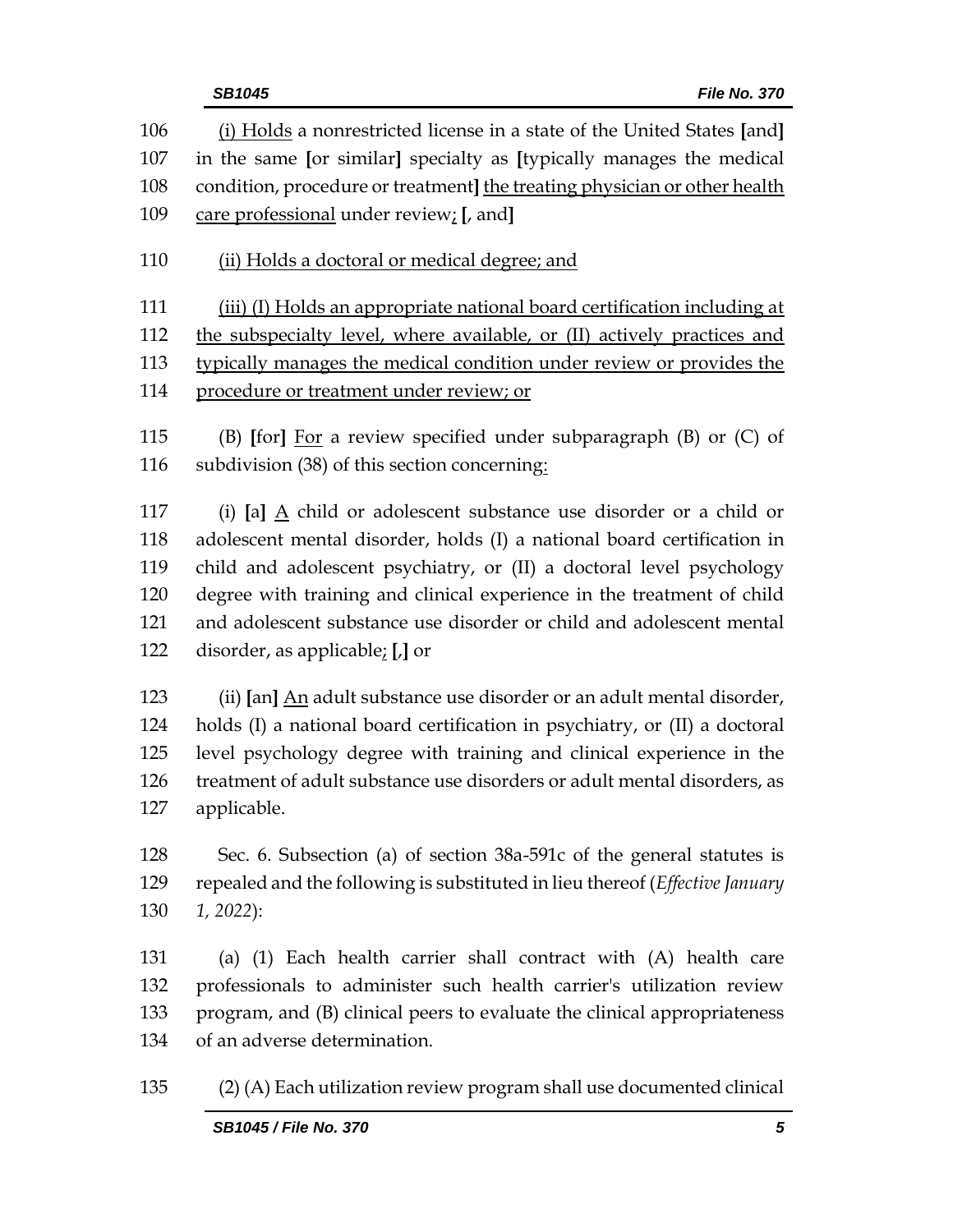review criteria that are based on sound clinical evidence and are evaluated periodically by the health carrier's organizational mechanism specified in subparagraph (F) of subdivision (2) of subsection (c) of section 38a-591b to assure such program's ongoing effectiveness.

 (B) Except as provided in subdivisions (3), (4) and (5) of this subsection, a health carrier may develop its own clinical review criteria or it may purchase or license clinical review criteria from qualified vendors approved by the commissioner, provided such clinical review criteria conform to the requirements of subparagraph (A) of this subdivision.

 (C) Each health carrier shall (i) post on its Internet web site (I) any clinical review criteria it uses, and (II) links to any rule, guideline, protocol or other similar criterion a health carrier may rely upon to make an adverse determination as described in subparagraph (F) of subdivision (1) of subsection (e) of section 38a-591d, as amended by this act, and (ii) make its clinical review criteria available upon request to authorized government agencies.

 (D) For each utilization review, there shall be a rebuttable presumption that each health care service under review is medically necessary if such health care service was ordered by a health care professional acting within the health care professional's scope of practice. A health carrier, or any utilization review company or designee of a health carrier that performs utilization review on behalf of the health carrier, shall have the burden of proving that a health care service is not medically necessary.

 (3) For any utilization review for the treatment of a substance use disorder, as described in section 17a-458, the clinical review criteria used shall be: (A) The most recent edition of the American Society of Addiction Medicine Treatment Criteria for Addictive, Substance- Related, and Co-Occurring Conditions; or (B) clinical review criteria that the health carrier demonstrates to the Insurance Department is consistent with the most recent edition of the American Society of Addiction Medicine Treatment Criteria for Addictive, Substance-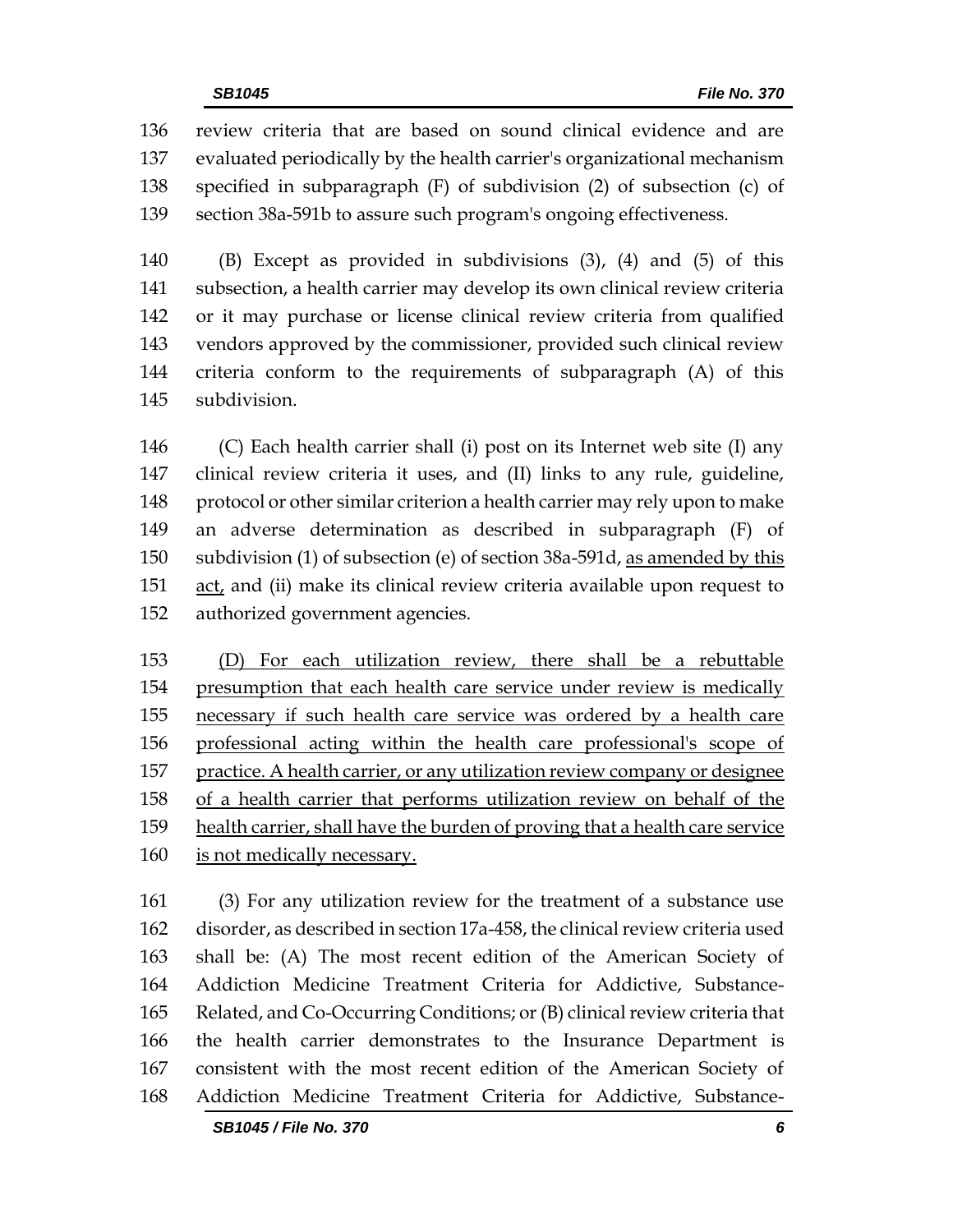Related, and Co-Occurring Conditions, except that nothing in this subdivision shall prohibit a health carrier from developing its own clinical review criteria or purchasing or licensing additional clinical review criteria from qualified vendors approved by the commissioner, to address advancements in technology or types of care for the treatment of a substance use disorder, that are not covered in the most recent edition of the American Society of Addiction Medicine Treatment Criteria for Addictive, Substance-Related, and Co-Occurring Conditions. Any such clinical review criteria developed by a health carrier or purchased or licensed from a qualified vendor shall conform to the requirements of subparagraph (A) of subdivision (2) of this subsection.

 (4) For any utilization review for the treatment of a child or adolescent mental disorder, the clinical review criteria used shall be: (A) The most recent guidelines of the American Academy of Child and Adolescent Psychiatry's Child and Adolescent Service Intensity Instrument; or (B) clinical review criteria that the health carrier demonstrates to the Insurance Department is consistent with the most recent guidelines of the American Academy of Child and Adolescent Psychiatry's Child and Adolescent Service Intensity Instrument, except that nothing in this subdivision shall prohibit a health carrier from developing its own clinical review criteria or purchasing or licensing additional clinical review criteria from qualified vendors approved by the commissioner, to address advancements in technology or types of care for the treatment of a child or adolescent mental disorder, that are not covered in the most recent guidelines of the American Academy of Child and Adolescent Psychiatry's Child and Adolescent Service Intensity Instrument. Any such clinical review criteria developed by a health carrier or purchased or licensed from a qualified vendor shall conform to the requirements of subparagraph (A) of subdivision (2) of this subsection.

 (5) For any utilization review for the treatment of an adult mental disorder, the clinical review criteria used shall be: (A) The most recent guidelines of the American Psychiatric Association or the most recent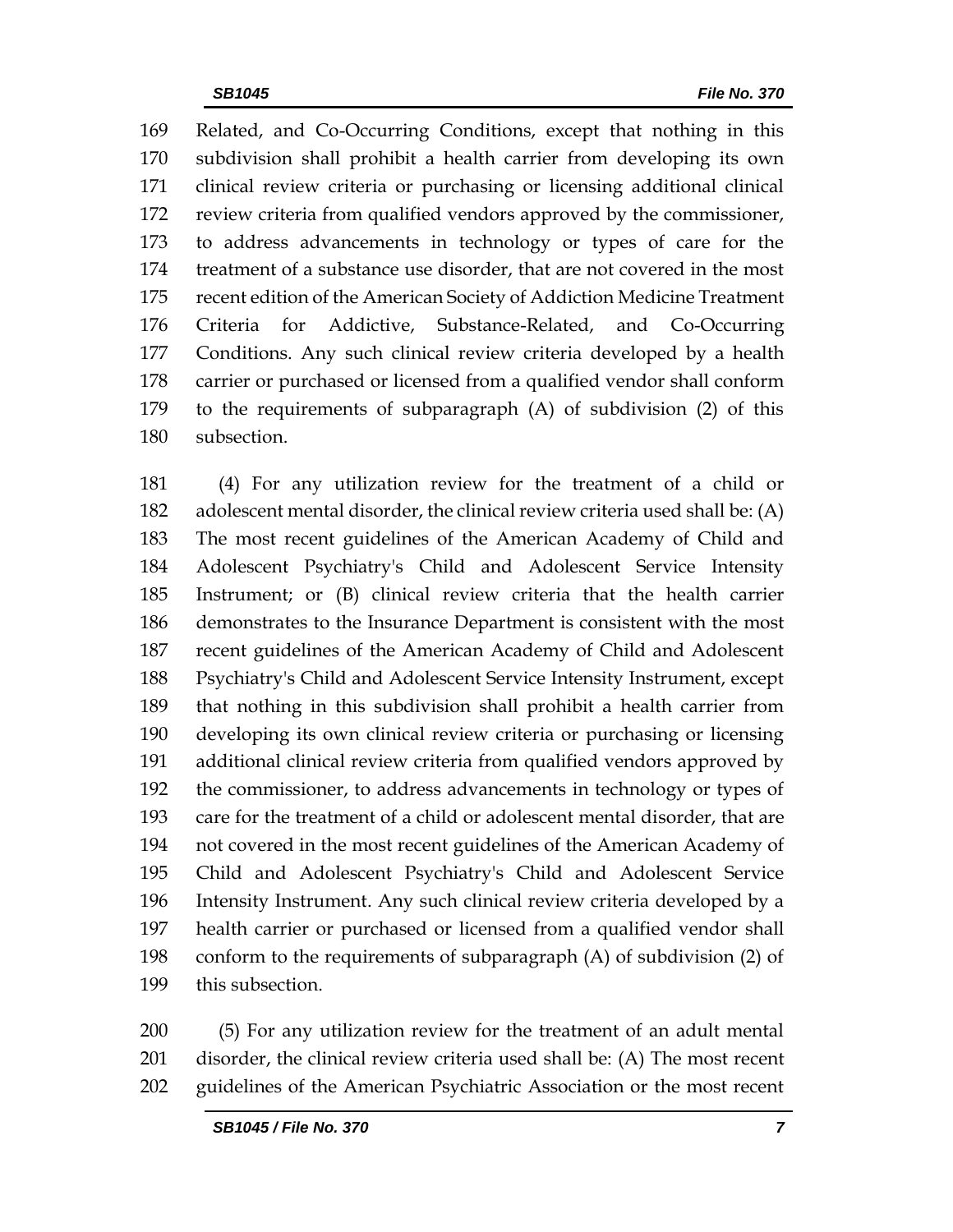Standards and Guidelines of the Association for Ambulatory Behavioral Healthcare; or (B) clinical review criteria that the health carrier demonstrates to the Insurance Department is consistent with the most recent guidelines of the American Psychiatric Association or the most recent Standards and Guidelines of the Association for Ambulatory Behavioral Healthcare, except that nothing in this subdivision shall prohibit a health carrier from developing its own clinical review criteria or purchasing or licensing additional clinical review criteria from qualified vendors approved by the commissioner, to address advancements in technology or types of care for the treatment of an adult mental disorder, that are not covered in the most recent guidelines of the American Psychiatric Association or the most recent Standards and Guidelines of the Association for Ambulatory Behavioral Healthcare. Any such clinical review criteria developed by a health carrier or purchased or licensed from a qualified vendor shall conform to the requirements of subparagraph (A) of subdivision (2) of this subsection.

 Sec. 7. Subsection (a) of section 38a-591d of the general statutes is repealed and the following is substituted in lieu thereof (*Effective January 1, 2022*):

 (a) (1) Each health carrier shall maintain written procedures for (A) utilization review and benefit determinations, (B) expedited utilization review and benefit determinations with respect to prospective urgent care requests and concurrent review urgent care requests, and (C) notifying covered persons or covered persons' authorized representatives of such review and benefit determinations. Each health carrier shall make such review and benefit determinations within the specified time periods under this section.

 (2) In determining whether a benefit request shall be considered an urgent care request, an individual acting on behalf of a health carrier shall apply the judgment of a prudent layperson who possesses an average knowledge of health and medicine, except that any benefit request (A) determined to be an urgent care request by a health care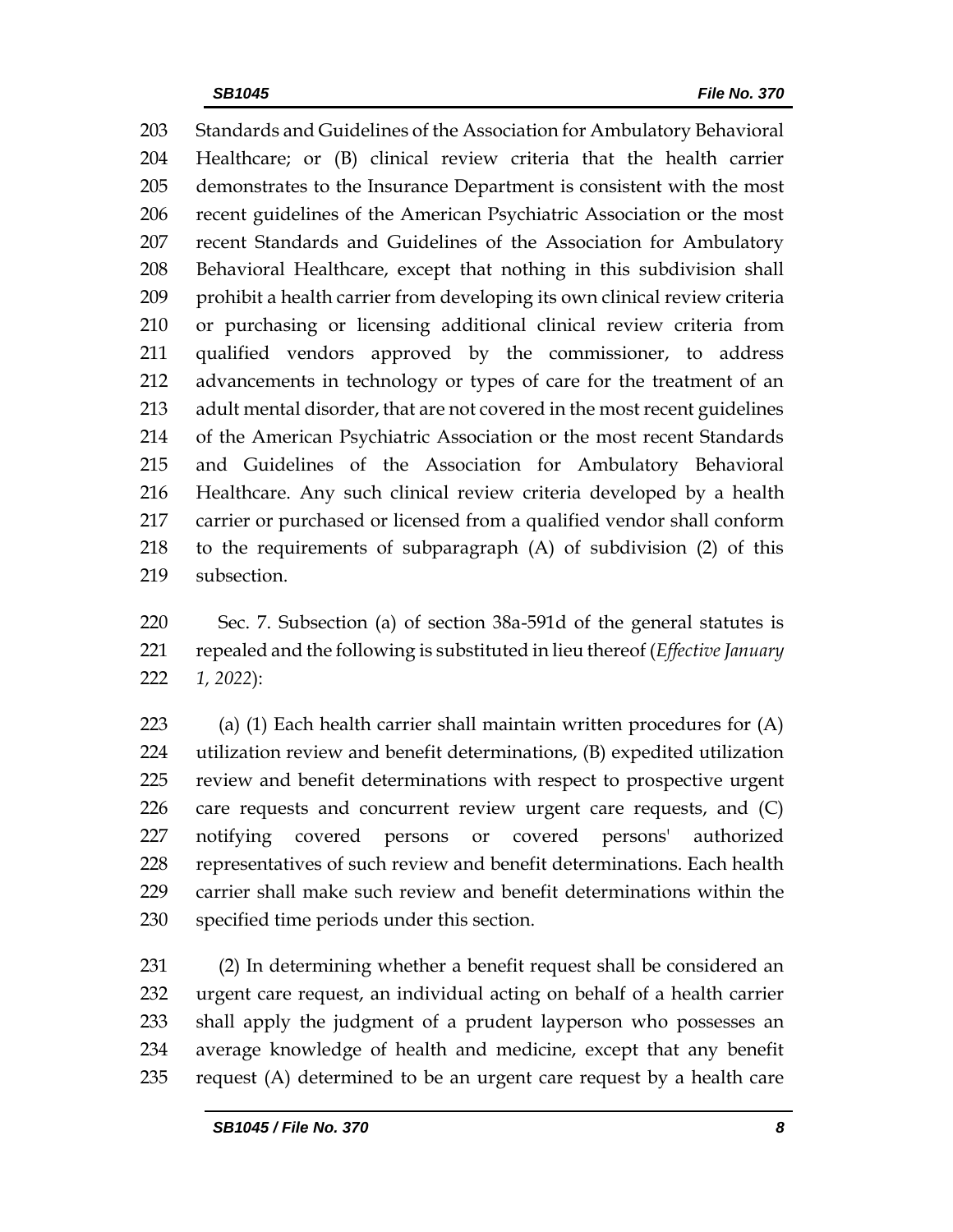professional with knowledge of the covered person's medical condition, or (B) specified under subparagraph (B) or (C) of subdivision (38) of section 38a-591a, as amended by this act, shall be deemed an urgent care request.

 (3) (A) At the time a health carrier notifies a covered person, a covered person's authorized representative or a covered person's health care professional of an initial adverse determination that was based, in whole or in part, on medical necessity, of a concurrent or prospective utilization review or of a benefit request, the health carrier shall notify 245 the covered person's health care professional (i) of the opportunity for a conference as provided in subparagraph (B) of this subdivision, and (ii) that such conference shall not be considered a grievance of such initial adverse determination as long as a grievance has not been filed as set forth in subparagraph (B) of this subdivision.

 (B) After a health carrier notifies a covered person, a covered person's authorized representative or a covered person's health care professional of an initial adverse determination that was based, in whole or in part, on medical necessity, of a concurrent or prospective utilization review or of a benefit request, the health carrier shall offer a covered person's health care professional the opportunity to confer, at the request of the covered person's health care professional, with a clinical peer of such health carrier, provided such covered person, covered person's authorized representative or covered person's health care professional has not filed a grievance of such initial adverse determination prior to 260 such conference. Such conference shall not be considered a grievance of such initial adverse determination. Such health carrier shall grant such 262 clinical peer authority to reverse such initial adverse determination.

 Sec. 8. Subsection (c) of section 38a-591e of the general statutes is repealed and the following is substituted in lieu thereof (*Effective January 1, 2022*):

 (c) (1) (A) When conducting a review of an adverse determination under this section, the health carrier shall ensure that such review is conducted in a manner to ensure the independence and impartiality of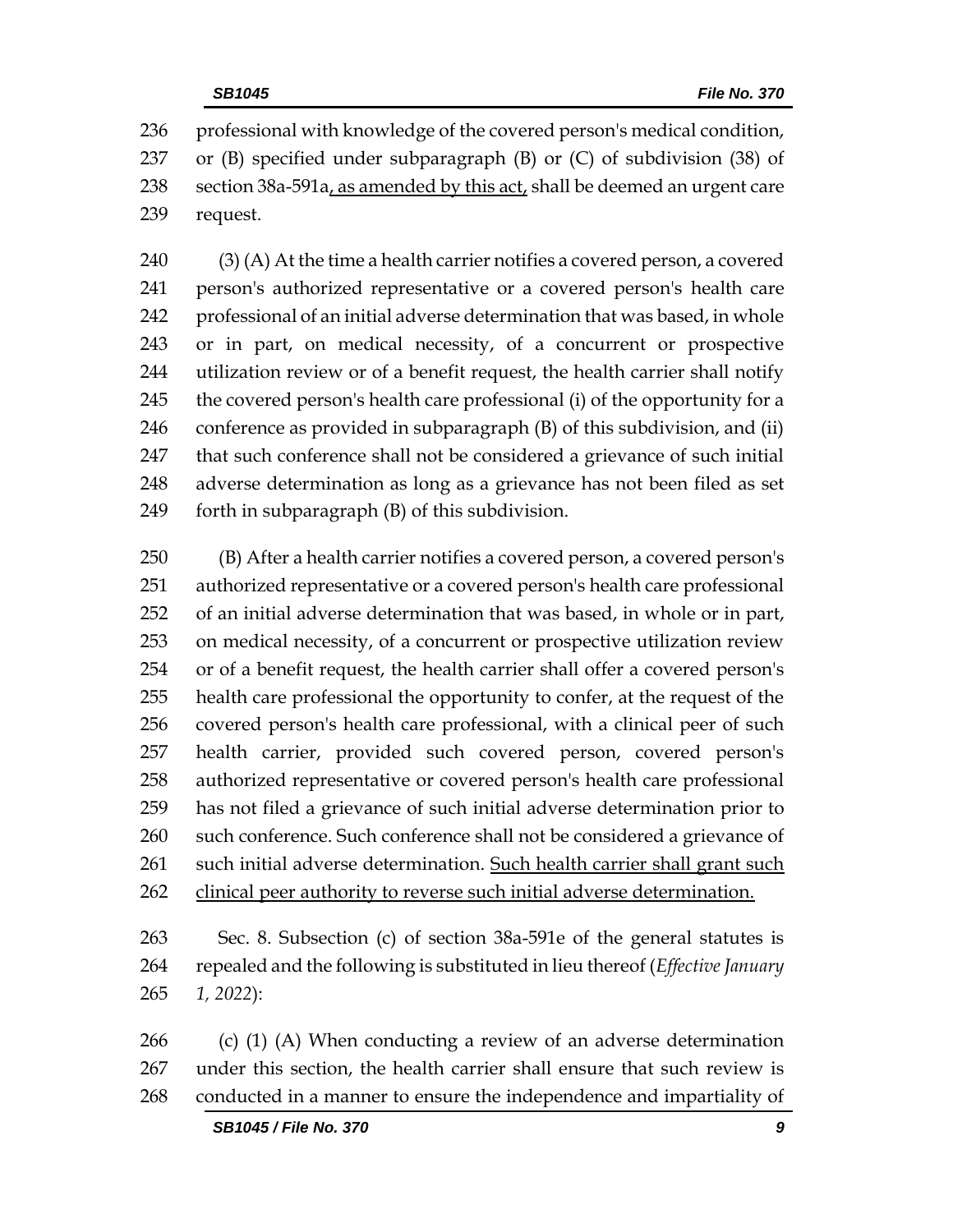the clinical peer or peers involved in making the review decision.

 (B) If the adverse determination involves utilization review, the health carrier shall designate an appropriate clinical peer or peers to review such adverse determination. Such clinical peer or peers shall not have been involved in the initial adverse determination.

274 (C) (i) For each review of an adverse determination under this section, there shall be a rebuttable presumption that each health care service under review is medically necessary if such health care service was 277 ordered by a health care professional acting within the scope of the health care professional's practice. The health carrier may rebut such presumption by reasonably substantiating to the clinical peer or peers conducting the review under this section that such health care service is not medically necessary.

 **[**(C)**]** (ii) The clinical peer or peers conducting a review under this section shall take into consideration all comments, documents, records and other information relevant to the covered person's benefit request that is the subject of the adverse determination under review, that are submitted by the covered person or the covered person's authorized representative, regardless of whether such information was submitted or considered in making the initial adverse determination.

 (D) Prior to issuing a decision, the health carrier shall provide free of charge, by facsimile, electronic means or any other expeditious method available, to the covered person or the covered person's authorized representative, as applicable, any new or additional documents, communications, information and evidence relied upon and any new or additional scientific or clinical rationale used by the health carrier in connection with the grievance. Such documents, communications, information, evidence and rationale shall be provided sufficiently in advance of the date the health carrier is required to issue a decision to permit the covered person or the covered person's authorized representative, as applicable, a reasonable opportunity to respond prior to such date.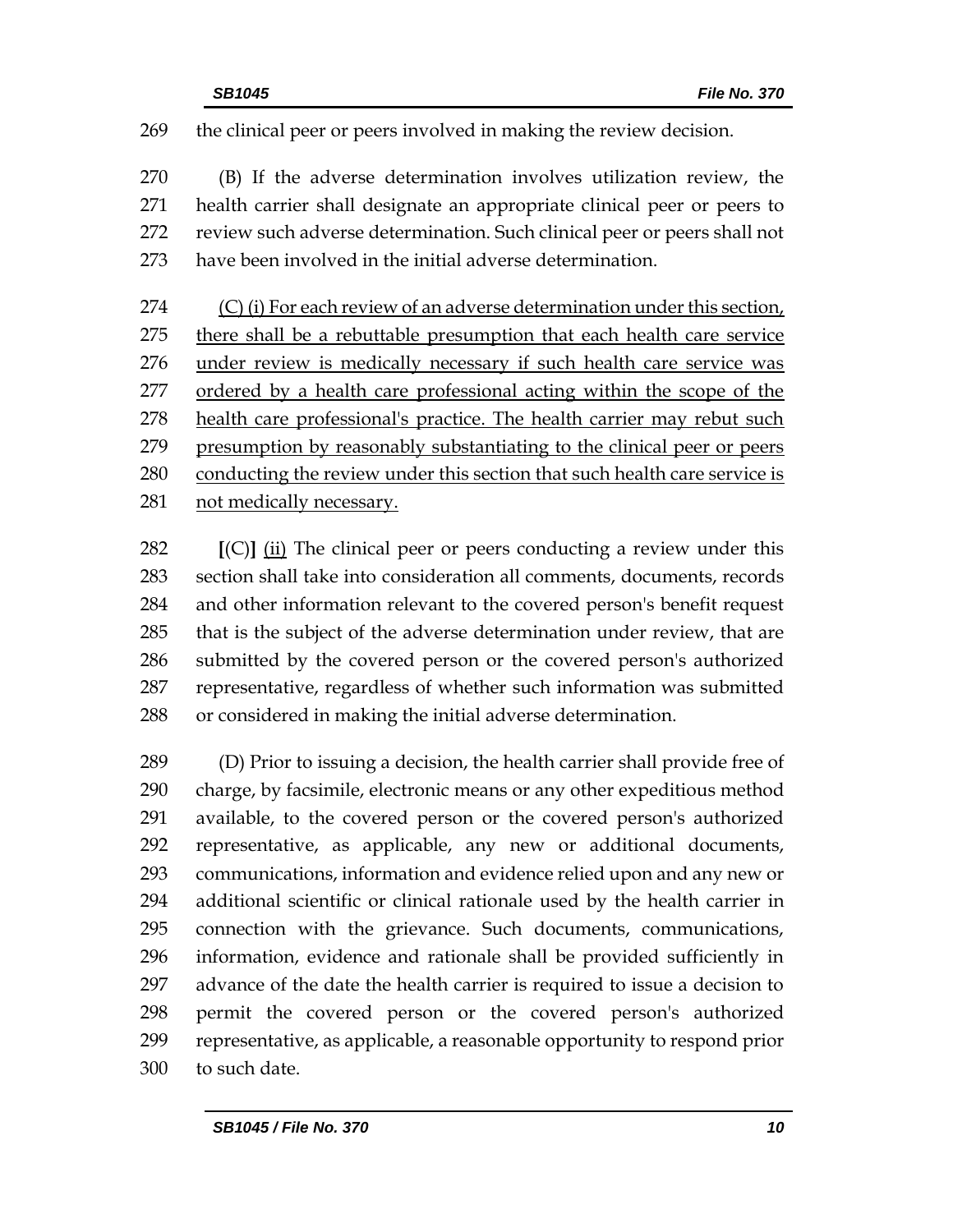(2) If the review under subdivision (1) of this subsection is an expedited review, all necessary information, including the health carrier's decision, shall be transmitted between the health carrier and the covered person or the covered person's authorized representative, as applicable, by telephone, facsimile, electronic means or any other expeditious method available.

 (3) If the review under subdivision (1) of this subsection is an expedited review of a grievance involving an adverse determination of a concurrent review request, pursuant to 45 CFR 147.136, as amended from time to time, the treatment shall be continued without liability to the covered person until the covered person has been notified of the review decision.

| This act shall take effect as follows and shall amend the following<br>sections: |                 |                 |  |  |  |  |  |
|----------------------------------------------------------------------------------|-----------------|-----------------|--|--|--|--|--|
| Section 1                                                                        | January 1, 2022 | 38a-497         |  |  |  |  |  |
| Sec. 2                                                                           | January 1, 2022 | 38a-512b        |  |  |  |  |  |
| Sec. 3                                                                           | January 1, 2022 | $38a-510(a)$    |  |  |  |  |  |
| Sec. 4                                                                           | January 1, 2022 | $38a - 544(a)$  |  |  |  |  |  |
| Sec. 5                                                                           | January 1, 2022 | $38a - 591a(7)$ |  |  |  |  |  |
| Sec. 6                                                                           | January 1, 2022 | $38a-591c(a)$   |  |  |  |  |  |
| Sec. 7                                                                           | January 1, 2022 | $38a - 591d(a)$ |  |  |  |  |  |
| Sec. 8                                                                           | January 1, 2022 | $38a-591e(c)$   |  |  |  |  |  |

*INS Joint Favorable*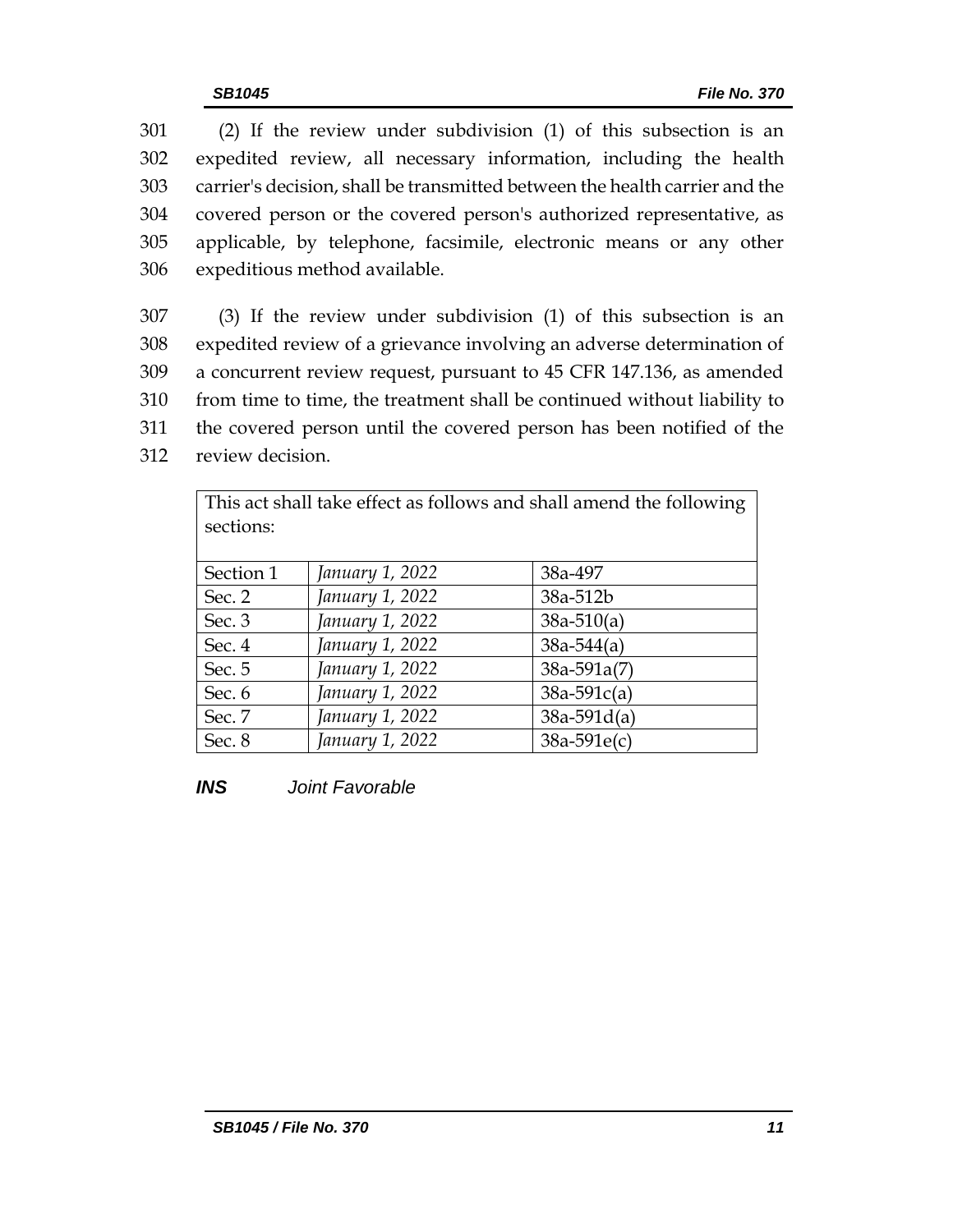*The following Fiscal Impact Statement and Bill Analysis are prepared for the benefit of the members of the General Assembly, solely for purposes of information, summarization and explanation and do not represent the intent of the General Assembly or either chamber thereof for any purpose. In general,*  fiscal impacts are based upon a variety of informational sources, including the analyst's professional *knowledge. Whenever applicable, agency data is consulted as part of the analysis, however final products do not necessarily reflect an assessment from any specific department.*

#### *OFA Fiscal Note*

#### *State Impact:*

| <b>Agency Affected</b> | <b>Fund-Effect</b> | FY 22 \$  | FY 23 \$  |
|------------------------|--------------------|-----------|-----------|
| State – ACA Mandate    | GF - Cost          | See Below | See Below |
| Note: GF=General Fund  |                    |           |           |

#### *Municipal Impact:*

| <b>Municipalities</b>  | Effect               | FY 22 \$  | FY 23 \$  |
|------------------------|----------------------|-----------|-----------|
| Various Municipalities | <b>STATE</b>         | See Below | See Below |
|                        | MANDATE <sup>1</sup> |           |           |
|                        | - Cost               |           |           |

#### *Explanation*

The bill does not result in a fiscal impact to the state employee and retiree health plan or municipalities that participate in the Partnership Plan as step therapy is not required by the plans.

The bill will increase costs to certain fully insured municipal plans which currently require step therapy for conditions specified in the bill. The coverage requirements will result in increased premium costs when municipalities enter into new health insurance contracts after January 1, 2022. In addition, many municipal health plans are recognized as "grandfathered" health plans under the Affordable Care Act (ACA). It is unclear what effect the adoption of certain health mandates will have on the grandfathered status of certain municipal plans under ACA.

 $\overline{a}$ 

<sup>1</sup> State mandate is defined in Sec. 2-32b(2) of the Connecticut General Statutes, "state mandate" means any state initiated constitutional, statutory or executive action that requires a local government to establish, expand or modify its activities in such a way as to necessitate additional expenditures from local revenues.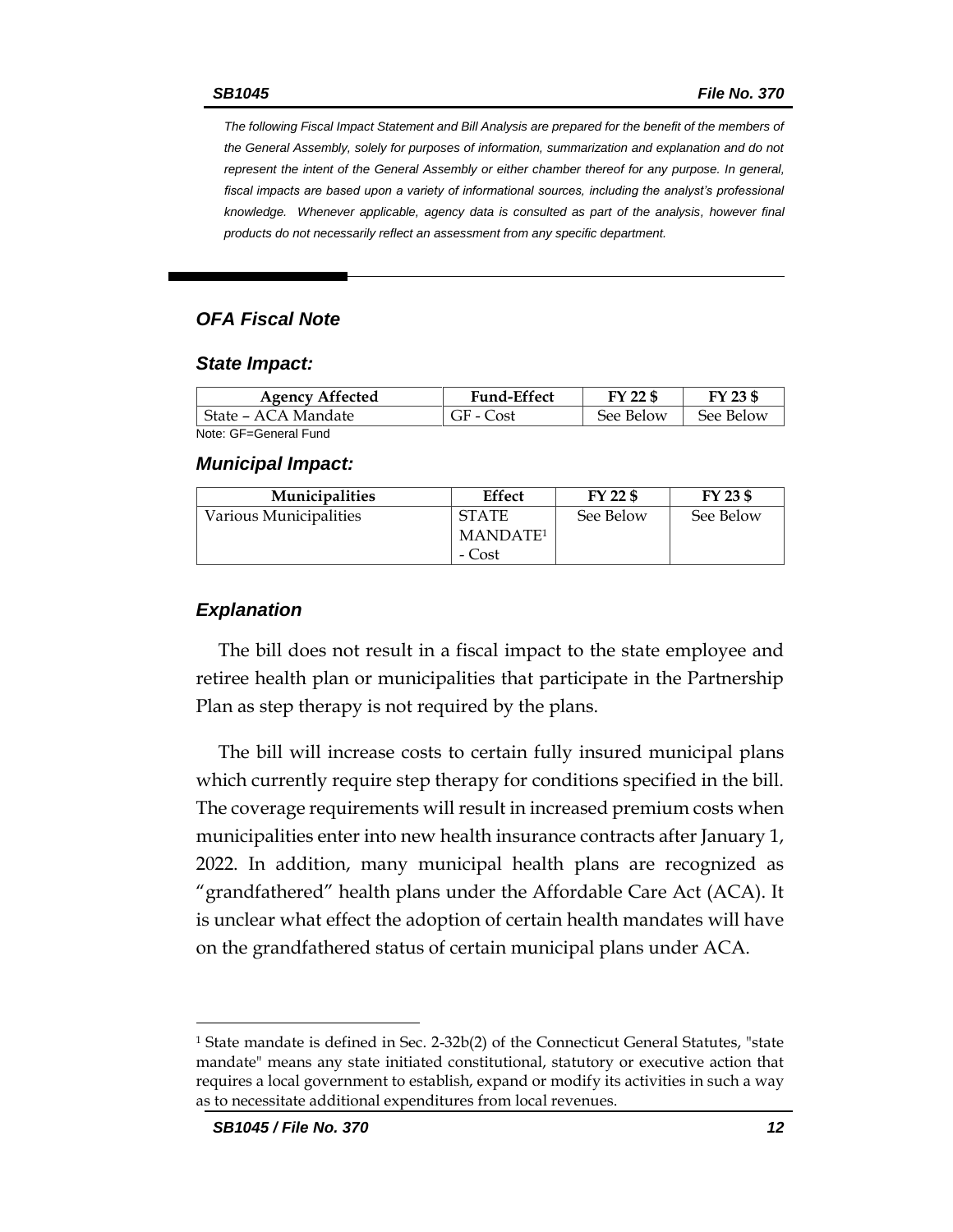Pursuant to federal law, self-insured health plans are exempt from state health insurance mandates.

To the extent that step therapy is required by the drug formulary for plans under the Exchange, there is a cost to the state to defray costs. The cost to the state will vary based on the impact to plan premiums, based on current and projected utilization of step therapy for the treatments outlined in the bill.

While states are allowed to mandate benefits in excess of the essential health benefit (EHB), federal law requires the state to defray the cost of any such additional mandated benefits for all plans sold in the exchange, by reimbursing the carrier or the insured for the excess coverage. Absent further federal guidance, state mandated benefits enacted after December 31, 2011 cannot be considered part of the EHB unless they are already part of the benchmark plan.

#### *The Out Years*

The fiscal impact in the outyears will vary based on an increase in premiums.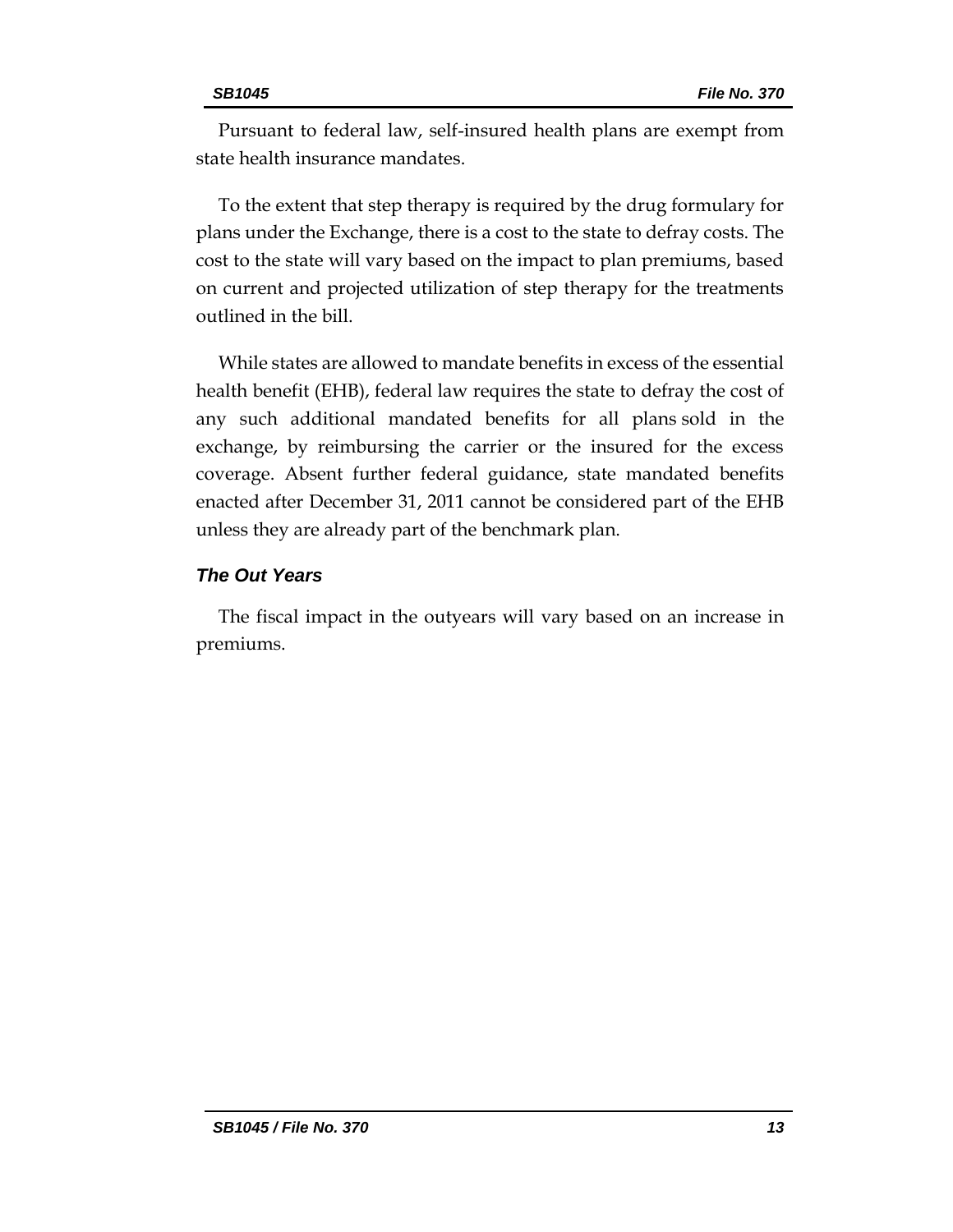#### **OLR Bill Analysis SB 1045**

#### *AN ACT CONCERNING STEP THERAPY, ADVERSE DETERMINATION AND UTILIZATION REVIEWS, AND HEALTH INSURANCE COVERAGE FOR CHILDREN, STEPCHILDREN AND OTHER DEPENDENT CHILDREN.*

#### **SUMMARY**

This bill establishes a rebuttable presumption in a utilization or adverse determination review that a health care service ordered by a health professional acting within his or her scope of practice is medically necessary. For utilization reviews, the bill imposes on carriers or utilization review companies the burden of proving a health care service is not medically necessary. For adverse determination reviews, a carrier may rebut the assumption by reasonably substantiating to the clinical peers conducting the review that the service is not medically necessary. (Utilization and adverse determination reviews are steps in determining whether a specific service is covered and reimbursed, see BACKGROUND.)

The bill also expands current law's prohibition on step therapy to include prescription drugs prescribed to treat a behavioral health condition or a disabling, chronic, or life-threatening condition or disease.

The bill increases the education requirements to qualify as a clinical peer for utilization and adverse determination reviews unrelated to the urgent treatment of substance use or mental disorders, generally aligning them with the requirements for clinical peers that do treat those reviews. It also requires health carriers to authorize clinical peers to reverse initial adverse determinations.

Current law requires certain health insurance policies to cover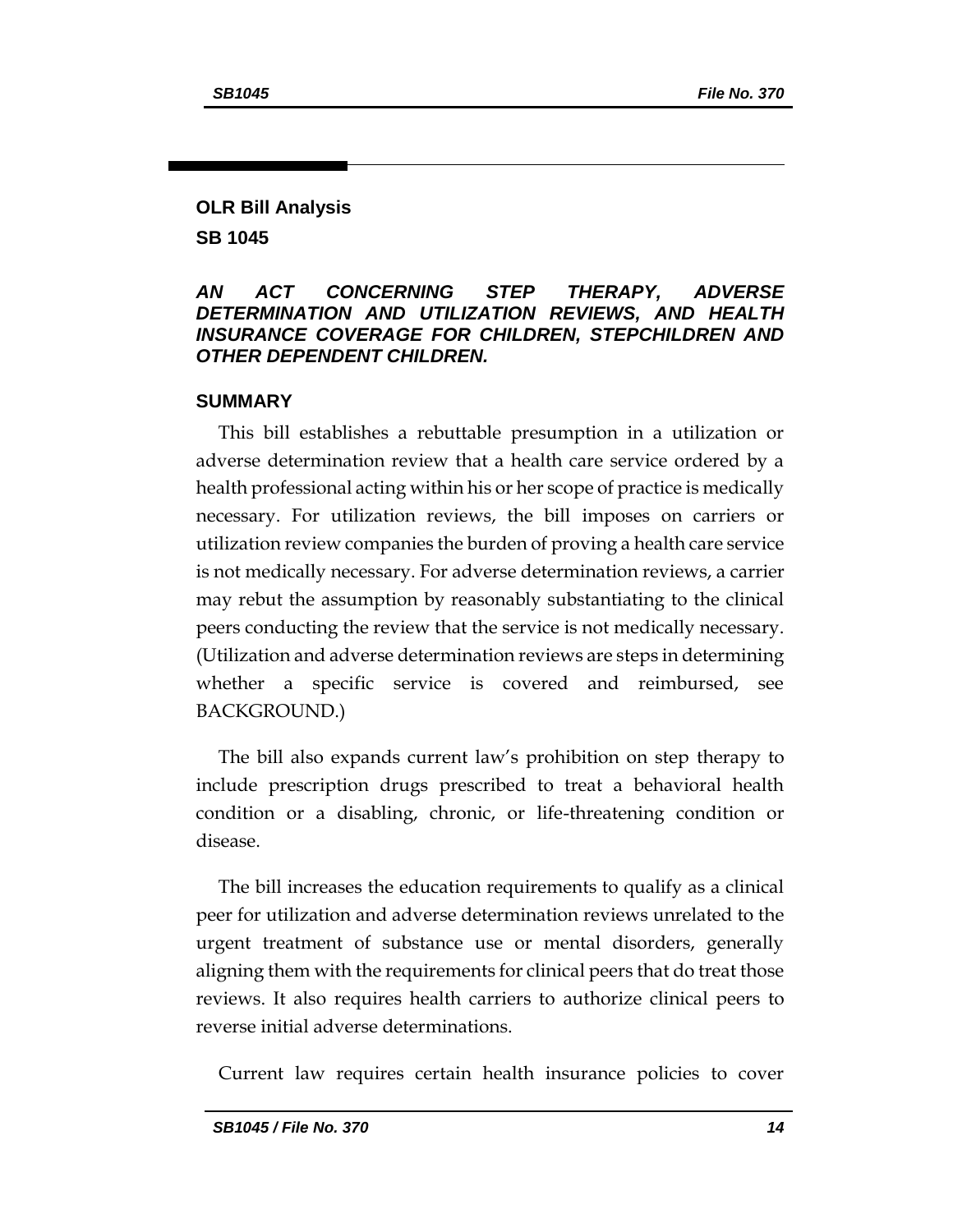children until age 26, or earlier if they receive coverage through their employer. The bill instead requires policies to cover them until age 26 regardless of whether they have coverage through their employer, and it extends this requirement to stepchildren and other dependent children.

EFFECTIVE DATE: January 1, 2022

### **§§ 3 & 4 — STEP THERAPY**

Step therapy is a protocol establishing the sequence for prescribing drugs for specific medical conditions that generally requires patients to try less expensive drugs before higher cost drugs. The bill prohibits health insurers from requiring an insured to use step therapy for prescribed drugs to treat a behavioral health condition or a disabling, chronic, or life-threatening condition or disease, provided the drug is prescribed in accordance with federal Food and Drug Administration indications. Current law limits this prohibition to drugs used to treat stage IV metastatic cancer. By law, step therapy cannot be used for longer than 60 days.

### **§§ 1 & 2 — DEPENDENT CHILDREN COVERAGE**

The bill requires certain health insurance policies to cover stepchildren and other dependent children until the policy anniversary date after they turn 26 years old. The provisions apply to fully insured individual and group coverage health insurance policies delivered, issued, renewed, amended, or continued in Connecticut that cover (1) basic hospital expenses; (2) basic medical-surgical expenses; (3) major medical expenses; or (4) hospital or medical services, including those provided under an HMO plan. It also applies to individual health insurance policies that cover (1) limited benefits and (2) accidents only. The bill also eliminates a provision allowing these health plans to terminate coverage for children before they reach age 26 if they become covered through their own employment.

(Because of the federal Employee Retirement Income Security Act (ERISA), state insurance benefit mandates do not apply to self-insured